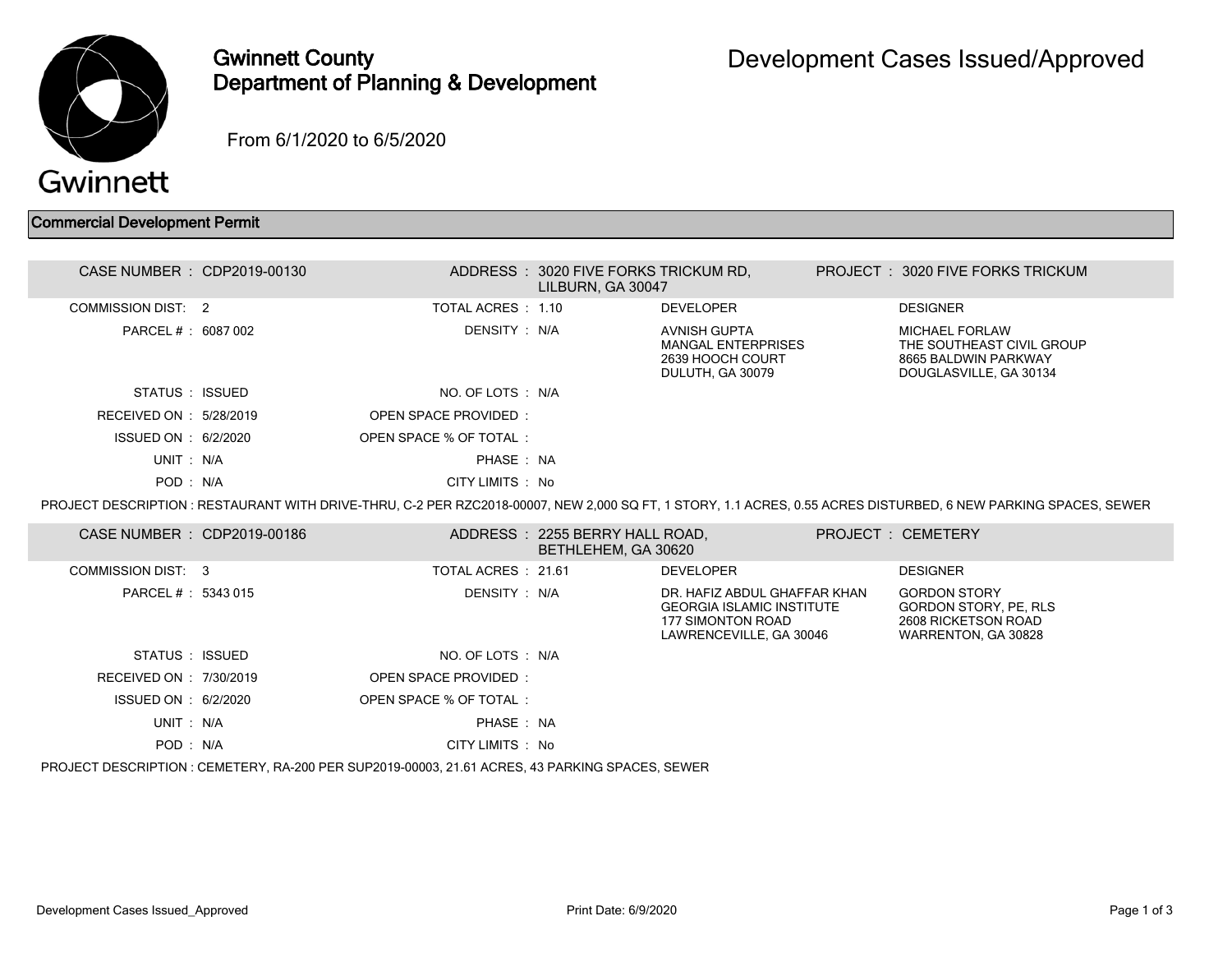| CASE NUMBER : CDP2019-00209                                                                                                                             |  |                             | GA 30047                                                  | ADDRESS : 2040 JESSICA DARON CT, LILBURN,                                                            |  | <b>PROJECT : QUIKSLIK FLEET SERVICE FACILITY</b>                                                                                                                     |  |
|---------------------------------------------------------------------------------------------------------------------------------------------------------|--|-----------------------------|-----------------------------------------------------------|------------------------------------------------------------------------------------------------------|--|----------------------------------------------------------------------------------------------------------------------------------------------------------------------|--|
| COMMISSION DIST: 2                                                                                                                                      |  | TOTAL ACRES : 11.10         |                                                           | <b>DEVELOPER</b>                                                                                     |  | <b>DESIGNER</b>                                                                                                                                                      |  |
| PARCEL # : 6064 112                                                                                                                                     |  | DENSITY : N/A               |                                                           | <b>DAN LAMONTAGNE</b><br>LAMONTAGNE PROPERTIES, LLC<br>2040 JESSICA DORAN COURT<br>LILBURN, GA 30047 |  | <b>HANNA CASSWELL</b><br>CASSWELL DESIGN GROUP, LLC<br>279 WEST CROGAN STREET<br>LAWRENCEVILLE, GA 30046                                                             |  |
| STATUS : ISSUED                                                                                                                                         |  | NO. OF LOTS : N/A           |                                                           |                                                                                                      |  |                                                                                                                                                                      |  |
| RECEIVED ON : 9/3/2019                                                                                                                                  |  | OPEN SPACE PROVIDED:        |                                                           |                                                                                                      |  |                                                                                                                                                                      |  |
| ISSUED ON : 6/2/2020                                                                                                                                    |  | OPEN SPACE % OF TOTAL:      |                                                           |                                                                                                      |  |                                                                                                                                                                      |  |
| UNIT: N/A                                                                                                                                               |  | PHASE: NA                   |                                                           |                                                                                                      |  |                                                                                                                                                                      |  |
| POD: N/A                                                                                                                                                |  | CITY LIMITS : No            |                                                           |                                                                                                      |  |                                                                                                                                                                      |  |
| <b>SEWER</b>                                                                                                                                            |  |                             |                                                           |                                                                                                      |  | PROJECT DESCRIPTION: AUTOMOTIVE SERVICE FACILITY, C-2 PER RZC2001-00012, SUP2001-00020, NEW 17.200 SQ FT, 2 STORY, 11.1 ACRES, 3.15 DISTURBED ACRES, 55 NEW PARKING, |  |
| CASE NUMBER : CDP2019-00252                                                                                                                             |  |                             | ADDRESS: 4090 FIVE FORKS TRICKUM RD,<br>LILBURN, GA 30047 |                                                                                                      |  | PROJECT: 4090 FIVE FORKS TRICKUM ROAD                                                                                                                                |  |
| COMMISSION DIST: 2                                                                                                                                      |  | TOTAL ACRES: 0.48           |                                                           | <b>DEVELOPER</b>                                                                                     |  | <b>DESIGNER</b>                                                                                                                                                      |  |
| PARCEL # : 6090 105                                                                                                                                     |  | DENSITY: N/A                |                                                           | <b>SYED REZA</b><br>ESHNA, INC.<br>4090 FIVE FORKS TRICKUM ROAD<br>LILBURN, GA 30047                 |  | MICHAEL GREGORY FORLAW<br>THE SOUTHEAST CIVIL GROUP<br>8665 BALDWIN PARKWAY<br>DOUGLASVILLE, GA 30134                                                                |  |
| STATUS : ISSUED                                                                                                                                         |  | NO. OF LOTS : N/A           |                                                           |                                                                                                      |  |                                                                                                                                                                      |  |
| RECEIVED ON : 11/8/2019                                                                                                                                 |  | <b>OPEN SPACE PROVIDED:</b> |                                                           |                                                                                                      |  |                                                                                                                                                                      |  |
| ISSUED ON : 6/2/2020                                                                                                                                    |  | OPEN SPACE % OF TOTAL :     |                                                           |                                                                                                      |  |                                                                                                                                                                      |  |
| UNIT: N/A                                                                                                                                               |  | PHASE: NA                   |                                                           |                                                                                                      |  |                                                                                                                                                                      |  |
| POD: N/A                                                                                                                                                |  | CITY LIMITS : No            |                                                           |                                                                                                      |  |                                                                                                                                                                      |  |
| PROJECT DESCRIPTION : CONVENIENCE STORE, C-1 PER REZ1978-00002, NEW 1,830 SQ FT, 1 STORY, 0.482 ACRES, 0.2 DISTURBED ACRES, 6 NEW PARKING SPACES, SEWER |  |                             |                                                           |                                                                                                      |  |                                                                                                                                                                      |  |
| <b>TOTAL FOR: Commercial Development</b>                                                                                                                |  | NO. OF CASES: 4             |                                                           | NO. OF LOTS: 0                                                                                       |  | <b>TOTAL ACRES: 34.29</b>                                                                                                                                            |  |

Permit